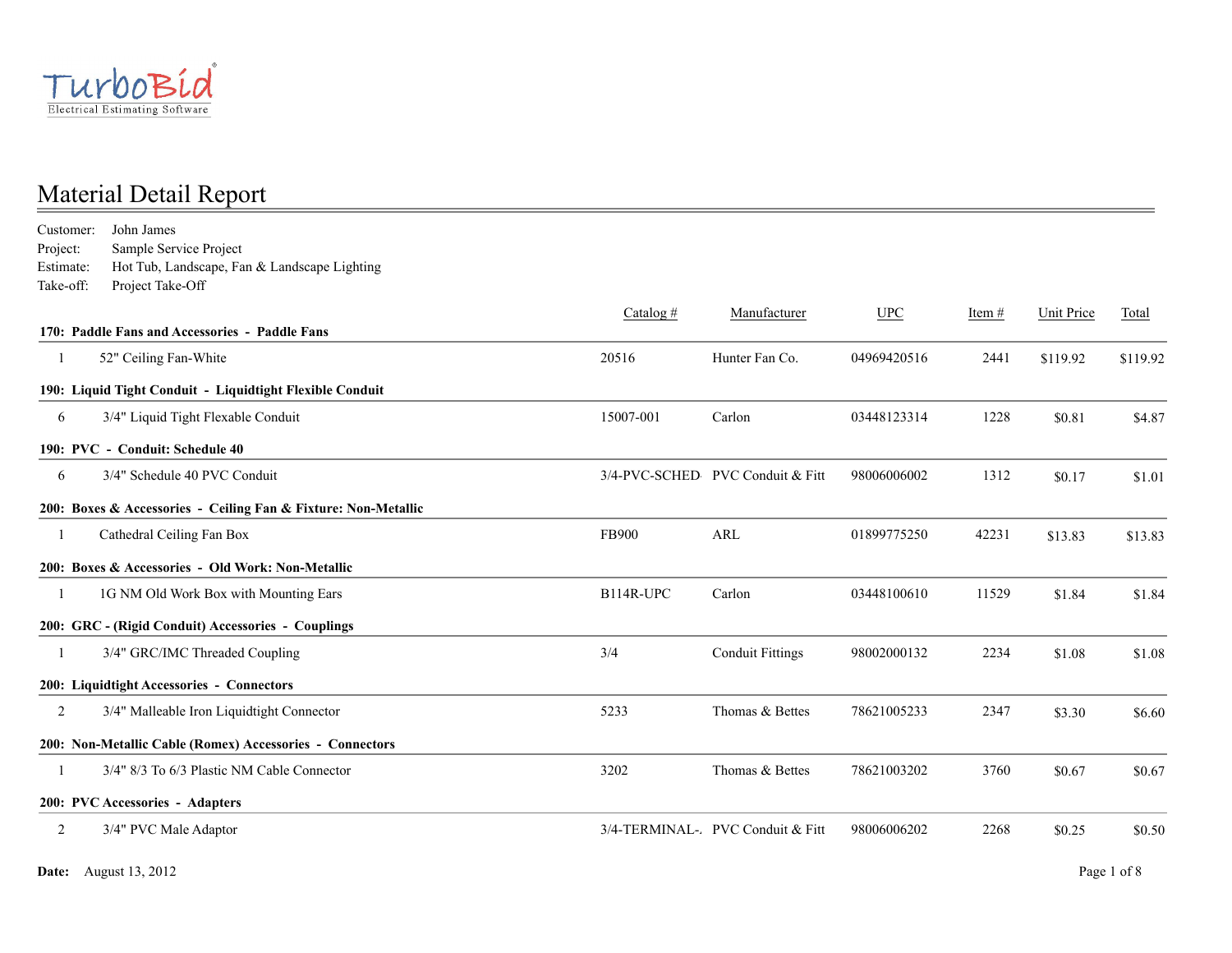| Customer:      | John James                                           |                |                                    |             |          |                   |         |
|----------------|------------------------------------------------------|----------------|------------------------------------|-------------|----------|-------------------|---------|
| Project:       | Sample Service Project                               |                |                                    |             |          |                   |         |
| Estimate:      | Hot Tub, Landscape, Fan & Landscape Lighting         |                |                                    |             |          |                   |         |
| Take-off:      | Project Take-Off                                     |                |                                    |             |          |                   |         |
|                |                                                      | Catalog $#$    | Manufacturer                       | <b>UPC</b>  | Item $#$ | <b>Unit Price</b> | Total   |
|                | 200: PVC Accessories - Couplings                     |                |                                    |             |          |                   |         |
| 2              | 3/4" PVC Coupling                                    |                | 3/4-CONDUIT-Cl PVC Conduit & Fitt  | 98006006102 | 2322     | \$0.13            | \$0.26  |
|                | 200: PVC Accessories - Elbows: Schedule 40           |                |                                    |             |          |                   |         |
| $\mathbf{1}$   | 3/4" Schedule 40 PVC Standard Radius 90 Degree Elbow |                | 3/4-90D-SCH-40- PVC Conduit & Fitt | 98006006042 | 1950     | \$0.47            | \$0.47  |
|                | 200: Staples - Non-Metallic (Romex)                  |                |                                    |             |          |                   |         |
| 32             | 1/2" Romex Staple                                    | <b>BPS2-1</b>  | Ideal Buchanan                     | 78178945578 | 3280     | \$0.04            | \$1.13  |
| 16             | 3/4" Romex Staple                                    | <b>BPS3-1</b>  | Ideal Buchanan                     | 78178945579 | 3279     | \$0.04            | \$0.57  |
|                | 200: Straps - Rigid                                  |                |                                    |             |          |                   |         |
| 3              | 3/4" 1-Hole Rigid Strap                              | 1212-TB        | Thomas & Bettes                    | 78621001212 | 3201     | \$0.44            | \$1.32  |
|                | 210: Connecting Material - Lugs: CU/Aluminum         |                |                                    |             |          |                   |         |
| -1             | #6 1-Hole Copper/Alum Lug                            | KA6U           | Burndy                             | 78181037017 | 2748     | \$0.60            | \$0.60  |
|                | 210: Fastening Material - Cable Ties (Tie Wrap)      |                |                                    |             |          |                   |         |
| 6              | 8" Ty Rap                                            | TY525MX        | Thomas & Bettes                    | 78621080510 | 2777     | \$0.14            | \$0.83  |
|                | 210: Splicing - Wirenuts                             |                |                                    |             |          |                   |         |
| 12             | <b>Twister Tan Wirenuts</b>                          | 30-641         | <b>Ideal Industries</b>            | 78325030641 | 4212     | \$0.08            | \$0.96  |
|                | 230: Circuit Breakers - Plug-In: 120/240V            |                |                                    |             |          |                   |         |
| -1             | 50A 2P 120/240V Plug-in Circuit Breaker              | QO250          | Square D                           | 78590140052 | 1660     | \$16.31           | \$16.31 |
|                | 230: Grounding - Ground Rod Clamps                   |                |                                    |             |          |                   |         |
| -1             | Ground Clamp (Acorn)                                 | G <sub>5</sub> | Blackburn                          | 78378680067 | 2583     | \$1.66            | \$1.66  |
|                | 230: Grounding - Ground Rods                         |                |                                    |             |          |                   |         |
| $\overline{1}$ | 5/8"x10 Copper Ground Rod                            | 615800         | Erico                              | 78285630611 | 2593     | \$14.68           | \$14.68 |
|                | 230: Spa Panels - Spa Panels                         |                |                                    |             |          |                   |         |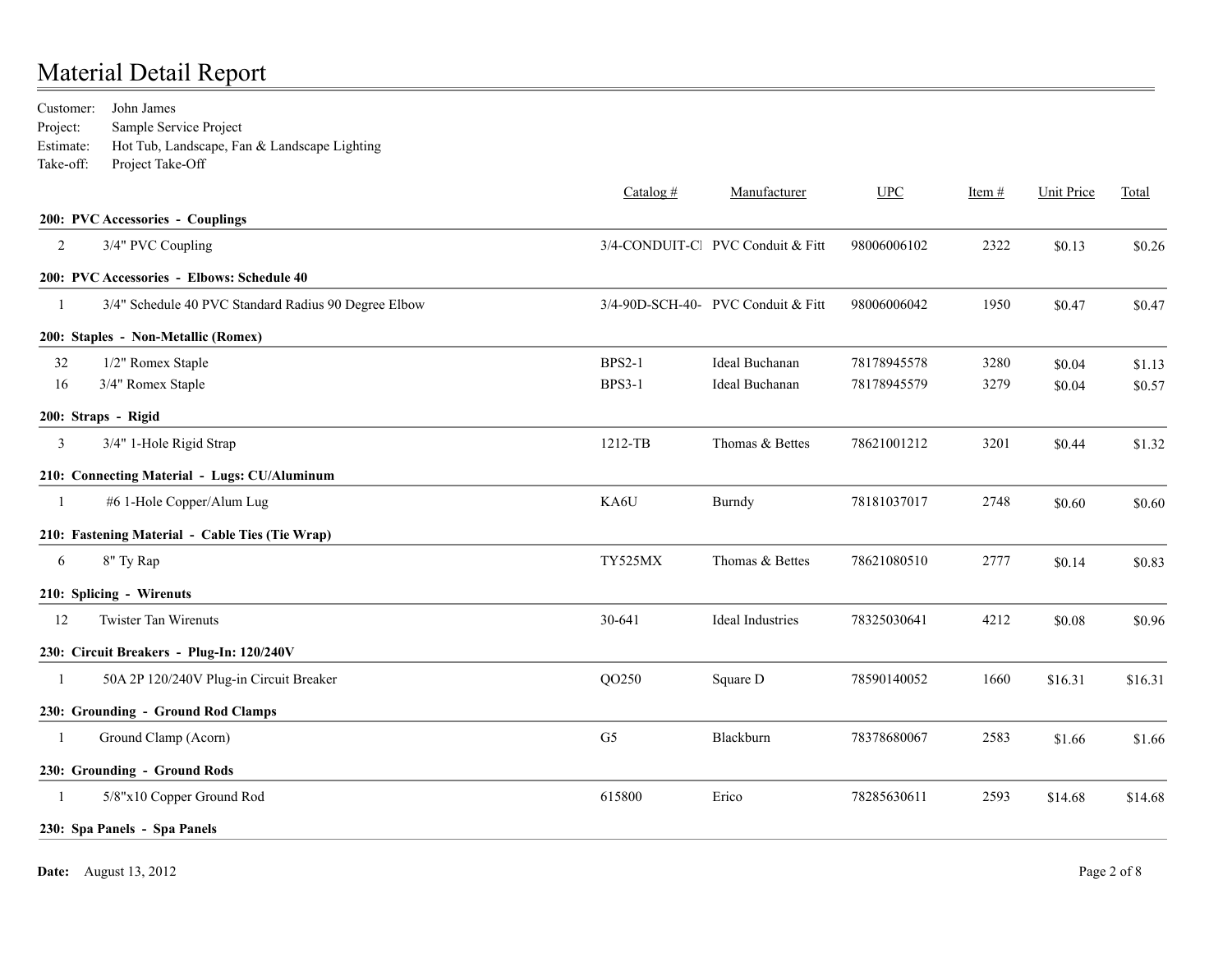John James Estimate: Take-off: Project Take-Off Customer: Project: Hot Tub, Landscape, Fan & Landscape Lighting Sample Service Project Catalog # Manufacturer UPC Item # Unit Price Total 1 50A Spa Panel 30 States and Superior States and Superior W0408L1125SPA Siemens/ITE 78364344832 5949 \$185.95 \$185.95 **245: Cable & Splicing - Cable** 100 12/2 Low Voltage Landscape Cable, Black 02311.18.01 CRL 07940790161 42398 \$0.67 \$67.27 **245: Lighting - Light Fixtures** 8 12V Mini Lantern Path Light Landscape Fixture 1513MB HINK 64066515130 42468 \$99.46 \$795.68 **245: Transformers - Transformer: With Photocell & Timer** 1 150W Transformer with Photo Cell and Timer, Hi-Low Switch, Black 0150TR HINK 64066501501 42393 \$163.68 \$163.68 **300: Sound Systems - Speaker Wallplates** 2 Double Spring Clip Multi Room Audio Wallplate, 1G. White 40952-2PW LEV 07847702647 42154 \$10.81 \$21.62 **300: Volume Control - Decora** 1 Decora Digital Volume Control Wall Unit 1988.04 528.04 48211-WVC Leviton Mfg 07847705469 42161 \$28.04 \$28.04 **320: Brackets - Low Voltage Brackets** 3 1G Low Voltage Mounting Bracket for Existing Construction LV1 ARL 01899758175 11220 \$0.89 \$2.68 **330: Bare - Copper** 7 #4 Solid Bare Copper Wire **BARE-SD-4-SOL** Copper Wire 98010033450 3818 \$0.88 \$6.18 **330: Non Metallic Cable (Romex) - Copper** 55 8/3 Romex w/Ground 10 1 272.11 \$72.11 ST2.11  $NM-B-8/3$ -CU-W Copper Wire 98010026365 3736 \$1.31 \$72.11 70 14/2 Romex w/Ground NM-B-14/2-CU-WGCopper Wire 98010026300 3726 \$0.23 \$16.37 **330: Speaker Wire - 14 Guage** 150 14/2 Speaker Wire 94614-05-18 CLM 02989242946 42155 \$0.49 \$73.74 **330: THHN - Copper** 66 #6 THHN CU Stranded Wire \$34.90 \$34.90 THHN-6-BLK-19 Copper Wire \$8010023150 \$3868 \$0.53 \$34.90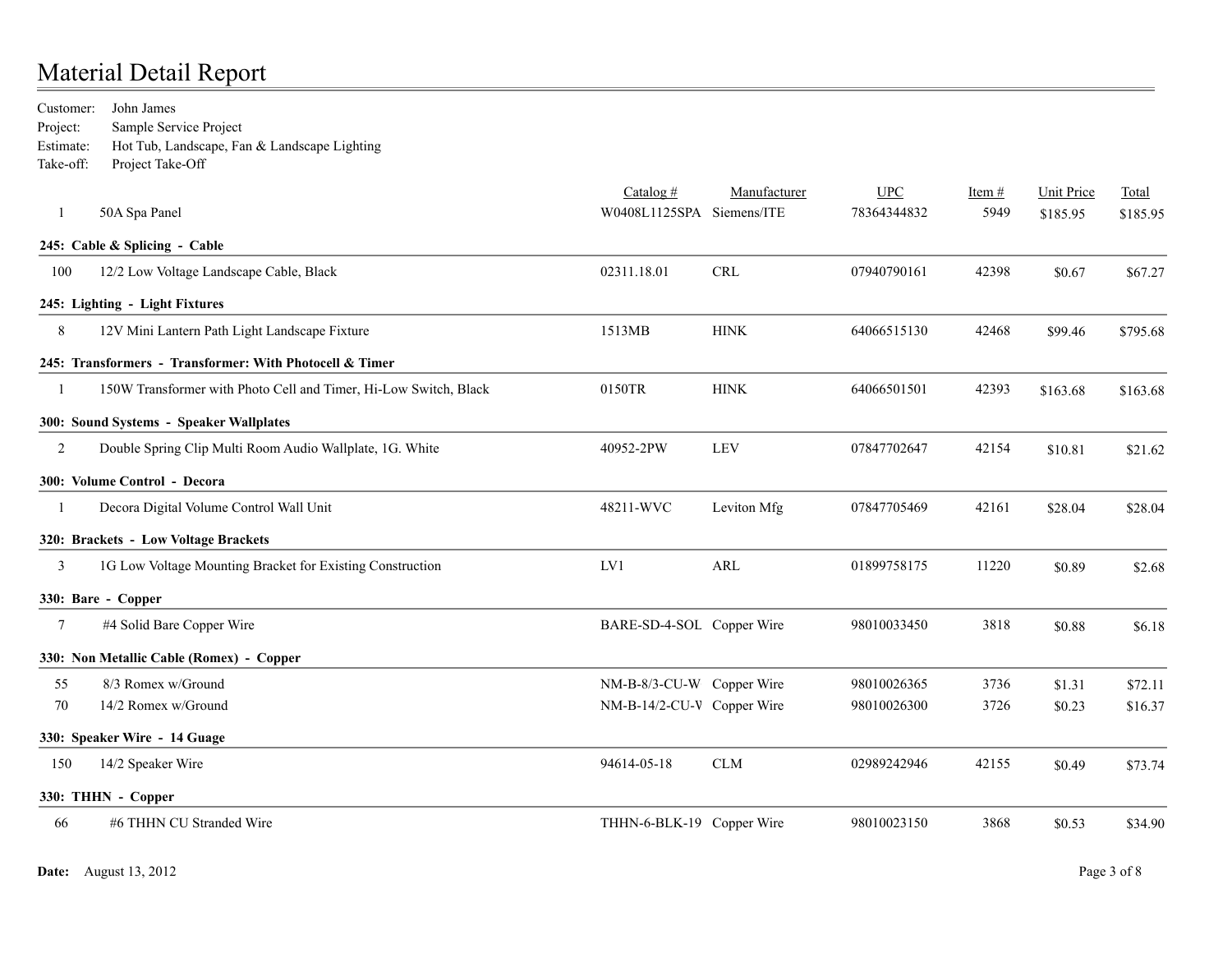| Customer: | John James                                                    |                           |              |             |          |            |         |
|-----------|---------------------------------------------------------------|---------------------------|--------------|-------------|----------|------------|---------|
| Project:  | Sample Service Project                                        |                           |              |             |          |            |         |
| Estimate: | Hot Tub, Landscape, Fan & Landscape Lighting                  |                           |              |             |          |            |         |
| Take-off: | Project Take-Off                                              |                           |              |             |          |            |         |
|           |                                                               | Catalog $#$               | Manufacturer | <b>UPC</b>  | Item $#$ | Unit Price | Total   |
|           | 330: THHN - Copper                                            |                           |              |             |          |            |         |
| 10        | #8 THHN CU Stranded Wire                                      | THHN-8-BLK-19 Copper Wire |              | 98010023100 | 3867     | \$0.33     | \$3.26  |
| 22        | #10 THHN CU Stranded Wire                                     | THHN-10-BLK-1 Copper Wire |              | 98010023000 | 3866     | \$0.23     | \$5.11  |
|           | 340: Fan Switches & Controls - Fan Speed Control: Digital     |                           |              |             |          |            |         |
|           | Maestro IR Single Pole Fan/Light Control, White               | MIR-LFQTHW-V LUT          |              | 02755729113 | 11348    | \$86.01    | \$86.01 |
|           | 340: Plates & Covers - Decorator Wallplates                   |                           |              |             |          |            |         |
|           | 1G White Plastic Decorator Wallplate                          | 80401-W                   | Leviton Mfg  | 07847708696 | 1532     | \$0.32     | \$0.32  |
|           | 340: Plates & Covers - Weatherproof Covers                    |                           |              |             |          |            |         |
|           | Weatherproof While In-Use Cover                               | WP3100C                   | Intermatic   | 07827510609 | 27756    | \$7.70     | \$7.70  |
|           | 340: Receptacles - GFI: Tamperproof Weather-Resistant         |                           |              |             |          |            |         |
|           | 15A White Tamperproof Weather-Resistant GFI Duplex Receptacle | 1595-TRWRW                | P&S          | 78500724089 | 42530    | \$16.92    | \$16.92 |

**Totals: \$1,776.67**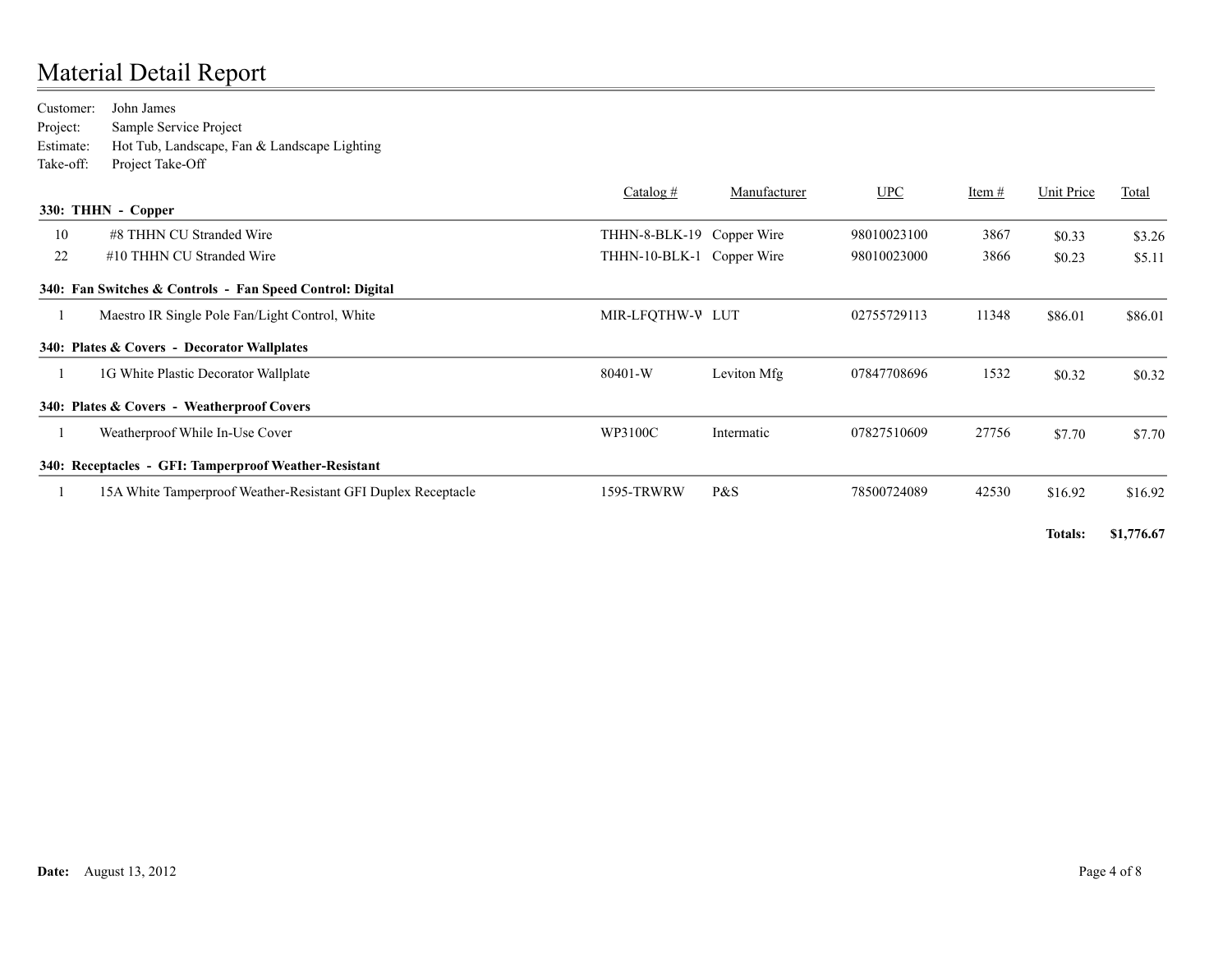John James Estimate: Take-off: Project Take-Off/Take-Off Tab #2 Customer: Project: Hot Tub, Landscape, Fan & Landscape Lighting Sample Service Project

|    |                                                                | Catalog $#$ | Manufacturer                       | <b>UPC</b>  | Item $#$ | <b>Unit Price</b> | Total    |
|----|----------------------------------------------------------------|-------------|------------------------------------|-------------|----------|-------------------|----------|
|    | 170: Paddle Fans and Accessories - Paddle Fans                 |             |                                    |             |          |                   |          |
|    | 52" Ceiling Fan-White                                          | 20516       | Hunter Fan Co.                     | 04969420516 | 2441     | \$119.92          | \$119.92 |
|    | 190: Liquid Tight Conduit - Liquidtight Flexible Conduit       |             |                                    |             |          |                   |          |
| 6  | 3/4" Liquid Tight Flexable Conduit                             | 15007-001   | Carlon                             | 03448123314 | 1228     | \$0.81            | \$4.87   |
|    | 190: PVC - Conduit: Schedule 40                                |             |                                    |             |          |                   |          |
| 6  | 3/4" Schedule 40 PVC Conduit                                   |             | 3/4-PVC-SCHED PVC Conduit & Fitt   | 98006006002 | 1312     | \$0.17            | \$1.01   |
|    | 200: Boxes & Accessories - Ceiling Fan & Fixture: Non-Metallic |             |                                    |             |          |                   |          |
| -1 | Cathedral Ceiling Fan Box                                      | FB900       | ARL                                | 01899775250 | 42231    | \$13.83           | \$13.83  |
|    | 200: Boxes & Accessories - Old Work: Non-Metallic              |             |                                    |             |          |                   |          |
| J  | 1G NM Old Work Box with Mounting Ears                          | B114R-UPC   | Carlon                             | 03448100610 | 11529    | \$1.84            | \$1.84   |
|    | 200: GRC - (Rigid Conduit) Accessories - Couplings             |             |                                    |             |          |                   |          |
|    | 3/4" GRC/IMC Threaded Coupling                                 | 3/4         | <b>Conduit Fittings</b>            | 98002000132 | 2234     | \$1.08            | \$1.08   |
|    | 200: Liquidtight Accessories - Connectors                      |             |                                    |             |          |                   |          |
| 2  | 3/4" Malleable Iron Liquidtight Connector                      | 5233        | Thomas & Bettes                    | 78621005233 | 2347     | \$3.30            | \$6.60   |
|    | 200: Non-Metallic Cable (Romex) Accessories - Connectors       |             |                                    |             |          |                   |          |
|    | 3/4" 8/3 To 6/3 Plastic NM Cable Connector                     | 3202        | Thomas & Bettes                    | 78621003202 | 3760     | \$0.67            | \$0.67   |
|    | 200: PVC Accessories - Adapters                                |             |                                    |             |          |                   |          |
| 2  | 3/4" PVC Male Adaptor                                          |             | 3/4-TERMINAL-. PVC Conduit & Fitt  | 98006006202 | 2268     | \$0.25            | \$0.50   |
|    | 200: PVC Accessories - Couplings                               |             |                                    |             |          |                   |          |
| 2  | 3/4" PVC Coupling                                              |             | 3/4-CONDUIT-Cl PVC Conduit & Fitt  | 98006006102 | 2322     | \$0.13            | \$0.26   |
|    | 200: PVC Accessories - Elbows: Schedule 40                     |             |                                    |             |          |                   |          |
|    | 3/4" Schedule 40 PVC Standard Radius 90 Degree Elbow           |             | 3/4-90D-SCH-40- PVC Conduit & Fitt | 98006006042 | 1950     | \$0.47            | \$0.47   |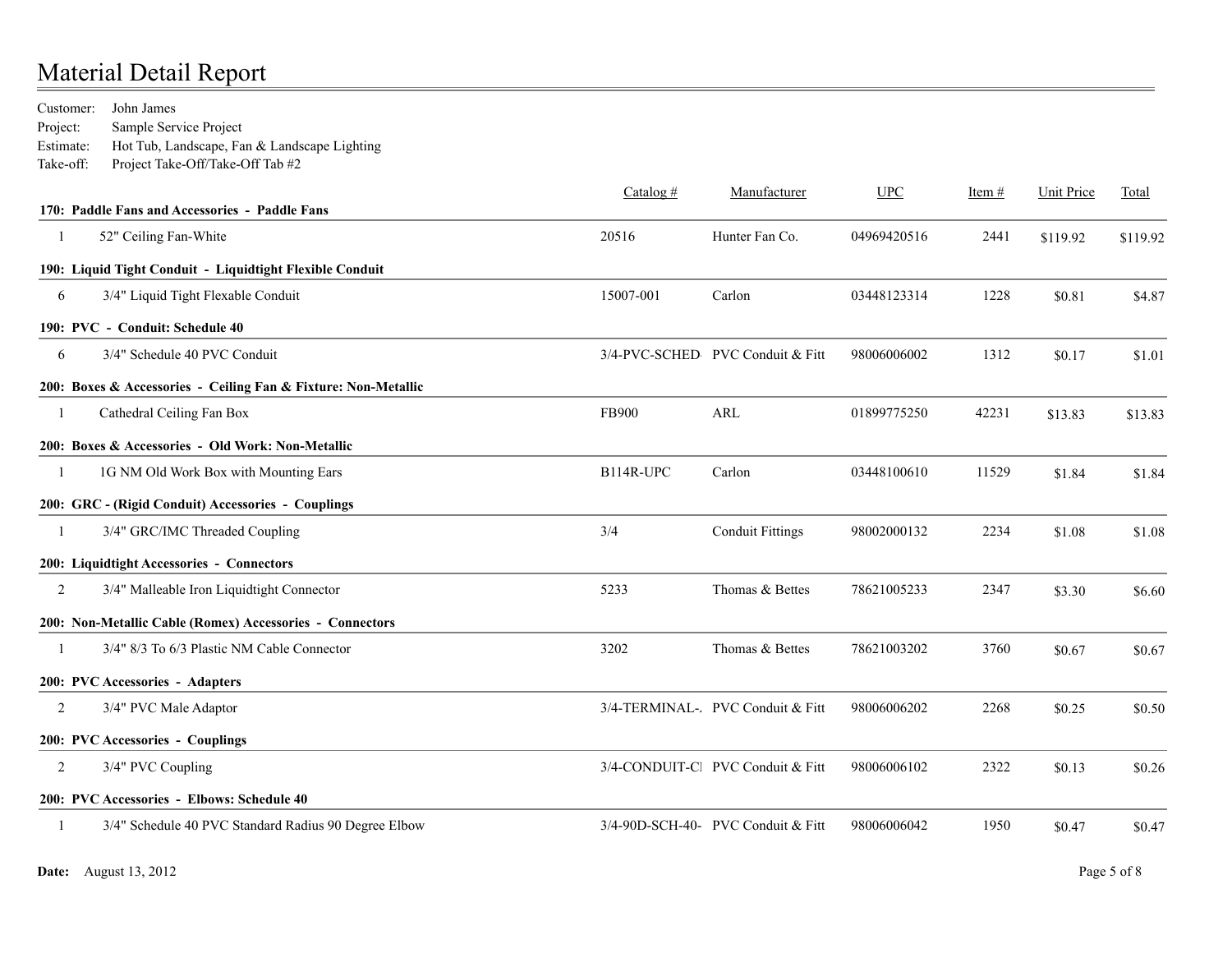John James Estimate: Take-off: Project Take-Off/Take-Off Tab #2 Customer: Project: Hot Tub, Landscape, Fan & Landscape Lighting Sample Service Project

|     |                                                 | Catalog $#$               | Manufacturer     | UPC         | Item $#$ | <b>Unit Price</b> | Total    |
|-----|-------------------------------------------------|---------------------------|------------------|-------------|----------|-------------------|----------|
|     | 200: Staples - Non-Metallic (Romex)             |                           |                  |             |          |                   |          |
| 32  | 1/2" Romex Staple                               | <b>BPS2-1</b>             | Ideal Buchanan   | 78178945578 | 3280     | \$0.04            | \$1.13   |
| 16  | 3/4" Romex Staple                               | <b>BPS3-1</b>             | Ideal Buchanan   | 78178945579 | 3279     | \$0.04            | \$0.57   |
|     | 200: Straps - Rigid                             |                           |                  |             |          |                   |          |
| 3   | 3/4" 1-Hole Rigid Strap                         | 1212-TB                   | Thomas & Bettes  | 78621001212 | 3201     | \$0.44            | \$1.32   |
|     | 210: Connecting Material - Lugs: CU/Aluminum    |                           |                  |             |          |                   |          |
| -1  | #6 1-Hole Copper/Alum Lug                       | KA6U                      | Burndy           | 78181037017 | 2748     | \$0.60            | \$0.60   |
|     | 210: Fastening Material - Cable Ties (Tie Wrap) |                           |                  |             |          |                   |          |
| 6   | 8" Ty Rap                                       | TY525MX                   | Thomas & Bettes  | 78621080510 | 2777     | \$0.14            | \$0.83   |
|     | 210: Splicing - Wirenuts                        |                           |                  |             |          |                   |          |
| 12  | <b>Twister Tan Wirenuts</b>                     | 30-641                    | Ideal Industries | 78325030641 | 4212     | \$0.08            | \$0.96   |
|     | 230: Circuit Breakers - Plug-In: 120/240V       |                           |                  |             |          |                   |          |
| -1  | 50A 2P 120/240V Plug-in Circuit Breaker         | QO250                     | Square D         | 78590140052 | 1660     | \$16.31           | \$16.31  |
|     | 230: Grounding - Ground Rod Clamps              |                           |                  |             |          |                   |          |
| -1  | Ground Clamp (Acorn)                            | G <sub>5</sub>            | Blackburn        | 78378680067 | 2583     | \$1.66            | \$1.66   |
|     | 230: Grounding - Ground Rods                    |                           |                  |             |          |                   |          |
| -1  | 5/8"x10 Copper Ground Rod                       | 615800                    | Erico            | 78285630611 | 2593     | \$14.68           | \$14.68  |
|     | 230: Spa Panels - Spa Panels                    |                           |                  |             |          |                   |          |
|     | 50A Spa Panel                                   | W0408L1125SPA Siemens/ITE |                  | 78364344832 | 5949     | \$185.95          | \$185.95 |
|     | 245: Cable & Splicing - Cable                   |                           |                  |             |          |                   |          |
| 100 | 12/2 Low Voltage Landscape Cable, Black         | 02311.18.01               | <b>CRL</b>       | 07940790161 | 42398    | \$0.67            | \$67.27  |
|     | 245: Lighting - Light Fixtures                  |                           |                  |             |          |                   |          |
|     |                                                 |                           |                  |             |          |                   |          |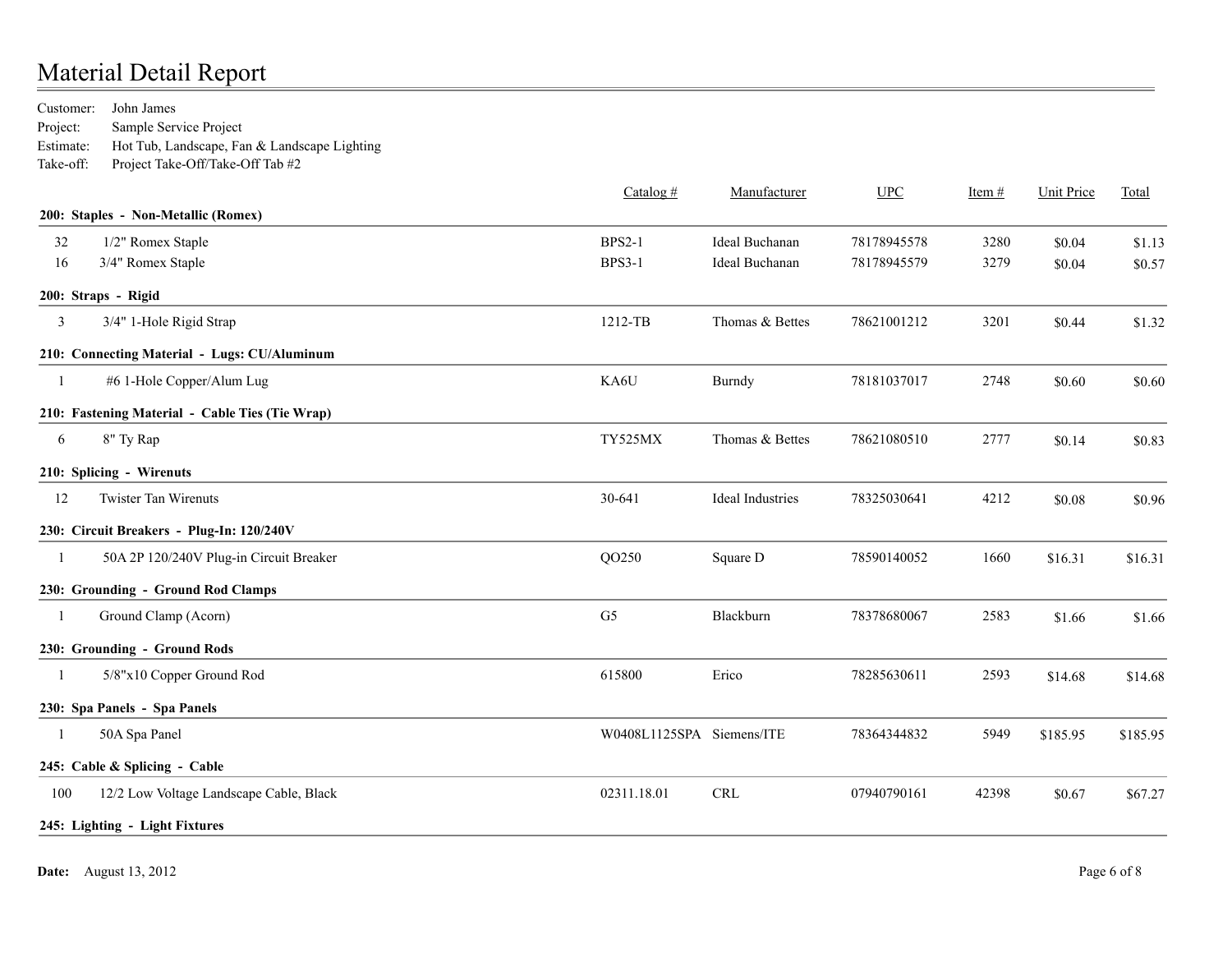John James Estimate: Take-off: Project Take-Off/Take-Off Tab #2 Customer: Project: Hot Tub, Landscape, Fan & Landscape Lighting Sample Service Project

|              | 245: Lighting - Light Fixtures                                   | Catalog $#$                | Manufacturer | <b>UPC</b>  | Item $#$ | <b>Unit Price</b> | Total    |
|--------------|------------------------------------------------------------------|----------------------------|--------------|-------------|----------|-------------------|----------|
| 8            | 12V Mini Lantern Path Light Landscape Fixture                    | 1513MB                     | <b>HINK</b>  | 64066515130 | 42468    | \$99.46           | \$795.68 |
|              | 245: Transformers - Transformer: With Photocell & Timer          |                            |              |             |          |                   |          |
| $\mathbf{1}$ | 150W Transformer with Photo Cell and Timer, Hi-Low Switch, Black | 0150TR                     | <b>HINK</b>  | 64066501501 | 42393    | \$163.68          | \$163.68 |
|              | 300: Sound Systems - Speaker Wallplates                          |                            |              |             |          |                   |          |
| 2            | Double Spring Clip Multi Room Audio Wallplate, 1G. White         | 40952-2PW                  | <b>LEV</b>   | 07847702647 | 42154    | \$10.81           | \$21.62  |
|              | 300: Volume Control - Decora                                     |                            |              |             |          |                   |          |
| -1           | Decora Digital Volume Control Wall Unit                          | 48211-WVC                  | Leviton Mfg  | 07847705469 | 42161    | \$28.04           | \$28.04  |
|              | 320: Brackets - Low Voltage Brackets                             |                            |              |             |          |                   |          |
| 3            | 1G Low Voltage Mounting Bracket for Existing Construction        | LV1                        | ARL          | 01899758175 | 11220    | \$0.89            | \$2.68   |
|              | 330: Bare - Copper                                               |                            |              |             |          |                   |          |
| 7            | #4 Solid Bare Copper Wire                                        | BARE-SD-4-SOL Copper Wire  |              | 98010033450 | 3818     | \$0.88            | \$6.18   |
|              | 330: Non Metallic Cable (Romex) - Copper                         |                            |              |             |          |                   |          |
| 55           | 8/3 Romex w/Ground                                               | NM-B-8/3-CU-W Copper Wire  |              | 98010026365 | 3736     | \$1.31            | \$72.11  |
| 70           | 14/2 Romex w/Ground                                              | NM-B-14/2-CU-V Copper Wire |              | 98010026300 | 3726     | \$0.23            | \$16.37  |
|              | 330: Speaker Wire - 14 Guage                                     |                            |              |             |          |                   |          |
| 150          | 14/2 Speaker Wire                                                | 94614-05-18                | <b>CLM</b>   | 02989242946 | 42155    | \$0.49            | \$73.74  |
|              | 330: THHN - Copper                                               |                            |              |             |          |                   |          |
| 66           | #6 THHN CU Stranded Wire                                         | THHN-6-BLK-19 Copper Wire  |              | 98010023150 | 3868     | \$0.53            | \$34.90  |
| 10           | #8 THHN CU Stranded Wire                                         | THHN-8-BLK-19 Copper Wire  |              | 98010023100 | 3867     | \$0.33            | \$3.26   |
| 22           | #10 THHN CU Stranded Wire                                        | THHN-10-BLK-1 Copper Wire  |              | 98010023000 | 3866     | \$0.23            | \$5.11   |
|              | 340: Fan Switches & Controls - Fan Speed Control: Digital        |                            |              |             |          |                   |          |
| -1           | Maestro IR Single Pole Fan/Light Control, White                  | MIR-LFQTHW-V LUT           |              | 02755729113 | 11348    | \$86.01           | \$86.01  |